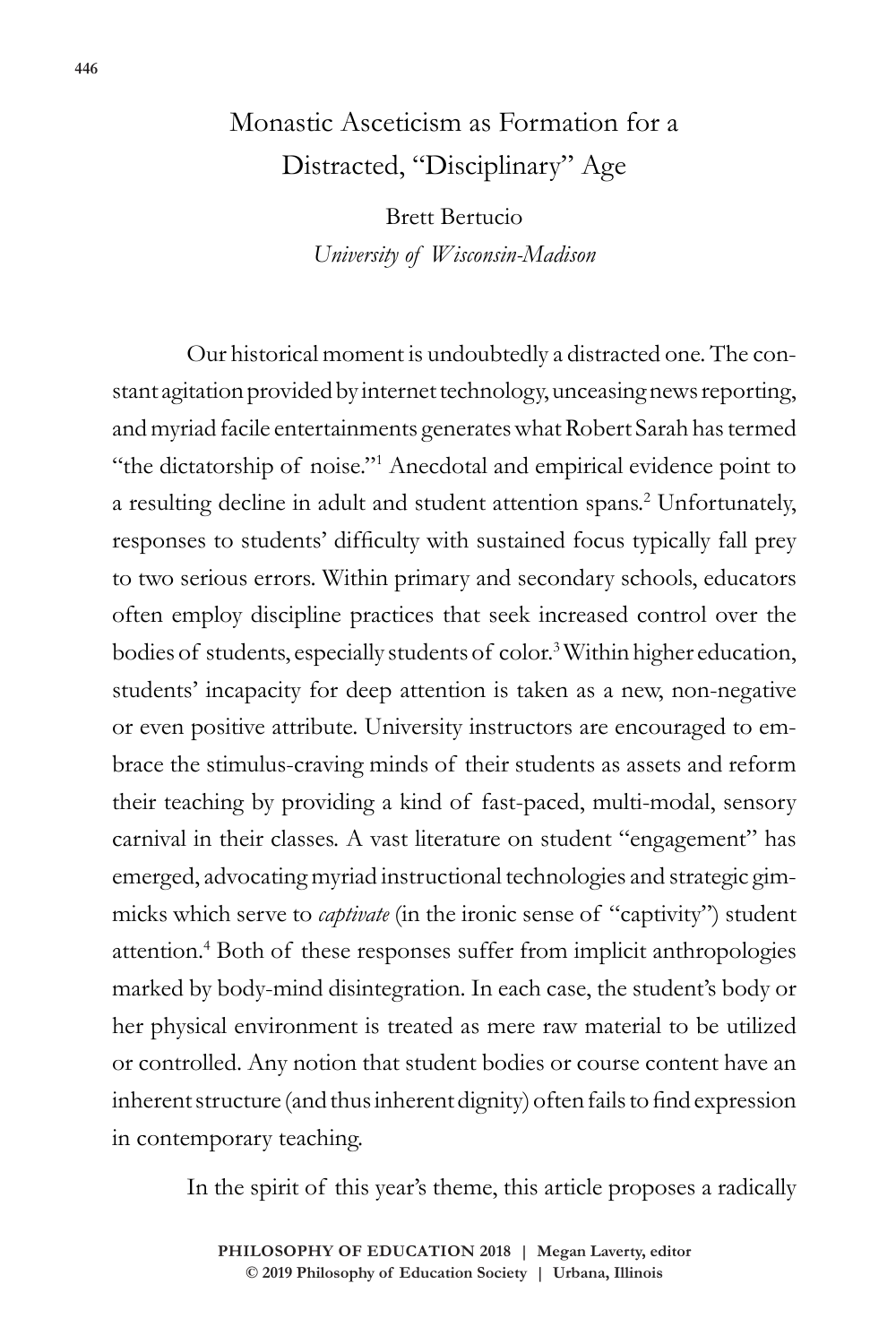#### **Brett Bertucio 447**

(here in the sense of *radix*, "root") different response to the problem of student attention. I consider the rehabilitation of "disciplinary" student formation by a return to the monastic roots of schooling in both the East and the West. Both Buddhist and Christian traditions share a deep concern with ascetic practices which discipline (here in the sense of the Latin *disciplinare* or "train") the bodily faculties in order to awaken the *discipulus* (student) to themselves and to reality. The result is an authentic *formatio* (fashioning) in an Aristotelian sense. In the West, monastic students are guided to discover the *formal* or metaphysical frame of their being. In the East, monastics are helped to discover their *essential* non-being.

Neither asceticism nor monastic formation is without precedent in philosophy of education. Alven Neiman, Kevin Gary, and Bruce Kimball have previously appealed to the monastic tradition to differentiate between scholastic discursion and liberal leisure.<sup>5</sup> Sam Rocha and I have examined the value of Western monastic reading modalities, while Angelo Caranfa, Ana Cristina Zimmerman, and John Morgan have explored the virtue of silence.<sup>6</sup> Yet none have ventured to suggest that the ascetic practices central to monastic communities might be adapted to contemporary student activity. The "ascetic ideal," which asks teachers to sacrifice for the benefit of their students has been taken up—critically by Chris Higgins and approvingly by Darryl De Marzio.7

Deborah Kerdeman's intervention into this latter conversation helpfully insists that we must examine the implicit anthropologies underlying ascetic practices in order to discern whether they have pedagogical value.8 This article takes a similar approach, drawing from foundational monastic texts such as the *Rule of Benedict* and the *Patimokkha* as well as contemporary manuals in order to identify adaptable principles. Despite their wildly divergent theological anthropologies, the monastic traditions in Buddhism and Christianity generate a common anthropology-in-practice.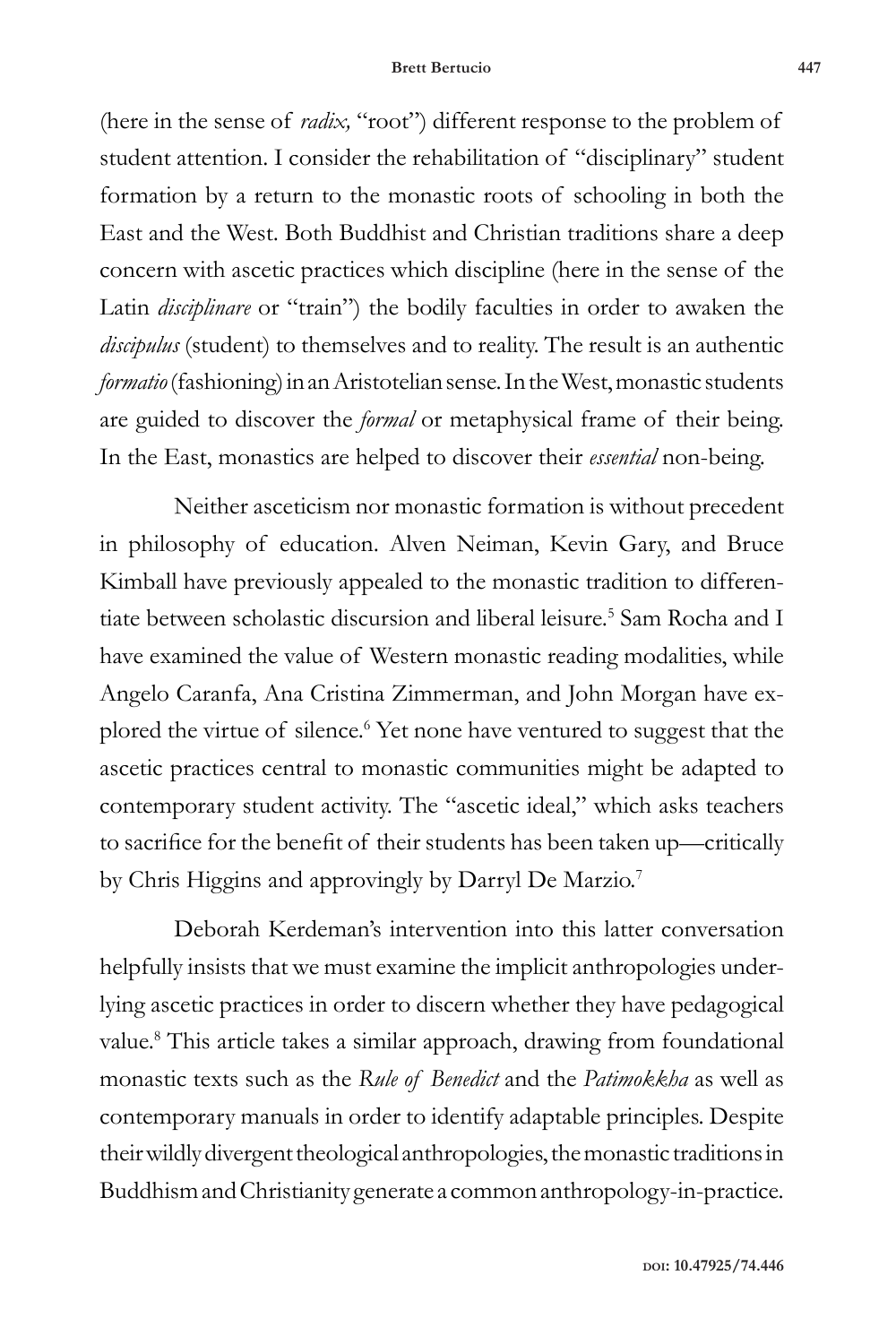In brief, they hold that a) the body is good (at least in a provisional sense) and must be integrated with the mind in order to understand reality, b) this integration must be effected through the direct confrontation of desires, compulsions, and attachments, and c) individual volition is inadequate to the integrative process, which must therefore be undertaken through ritual practice and in community.

The article will conclude by examining how these insights are currently being taken up in American higher education. Calvin Mercer's *The Monastic Project* at East Carolina University and Justin McDaniel's "Living Deliberately" course at the University of Pennsylvania provide evidence that a recovery of ascetic discipline is not only possible but sorely needed**.**

### THE ANTHROPOLOGICAL FOCUS OF ASCETICISM

"Asceticism" often strikes those swathed in the physical comforts of developed nations as rather repugnant. Unsurprisingly, philosophers of education have only taken up the question of its appropriateness in reference to teachers. To suggest bodily denial to young people seems rather abhorrent, and for that reason, I intend these remarks to refer exclusively to university students. But the conversation over teacher asceticism is worth taking up, as it provides a valuable approach for understanding monastic ascetic practice.

Chris Higgins has lamented that conversations around teacher professionalism and identity remain mired in the "myopic" reduction of ethics to morality. Philosophy of education has yet to embrace the recovery of a substantive ethics championed in the larger field by Iris Murdoch, Alasdair MacIntyre, Bernard Williams, and Charles Taylor. Rather than address the *eudemonic* question of teacher flourishing, literature on the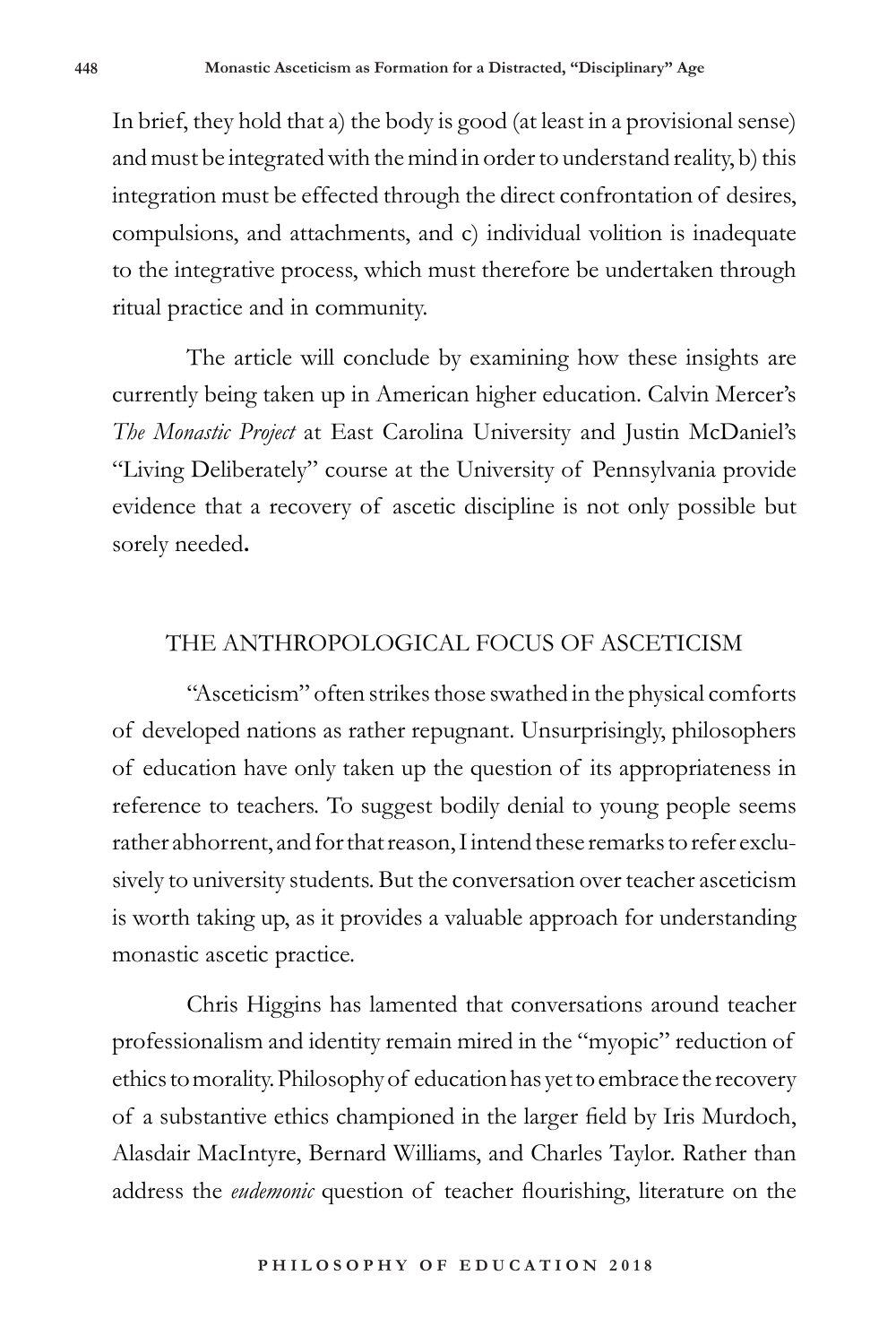#### **Brett Bertucio 449**

ethics of teaching tends to merely examine the moral dilemmas teachers may face. Higgins locates the decline of flourishing-related questions in Taylor's account of the Kantian reduction of *caritas* to duty-bound altruism. Altruism conceived as such cannot be truly ethical in Taylor's sense, precisely because it eschews the *self*. A teacher's desires are no longer a guide to good living, but "precisely our guide to the immoral."<sup>9</sup>

Higgins characterizes the dominant ethos in teacher ethics as Nietzschean *askesis*. In the absence of a self-affirmative ethic, self-denial becomes its own perverse aim. Unfortunately, a teacher's initial energy and selflessness are eventually transformed into positive self-loathing. In the place of authentic self-cultivation, a teacher's sense of meaning becomes entirely located in her students. As a result, students are placed in a precarious position of codependence, and the teacher fails to model the autonomy which has been lauded as the highest aim of education by theorists such as Amy Gutmann.<sup>10</sup>

It is important for our purposes to note that Higgins distinguishes the asceticism common to the culture of teaching from religious asceticism. The latter involves not self-abasement but forgoing lower goods for the sake of higher goods deemed essential for the flourishing of the self.<sup>11</sup> Darryl De Marzio's defense of asceticism in teaching contends that Higgins' dichotomy is a false one. The Desert Fathers of Christian monasticism believed that their acts of discipline were simultaneously gifts for others and sources of self-cultivation. When a teacher denies herself an object of her desire, she is not dismissing the possibility of self-fulfillment. Rather, she is orienting herself towards new, higher desires which also benefit her students.<sup>12</sup>

Deborah Kerdeman's helpful intervention into this conversation provides a crucial insight which points the way forward for the present analysis. She argues that accounts of asceticism can best be differentiated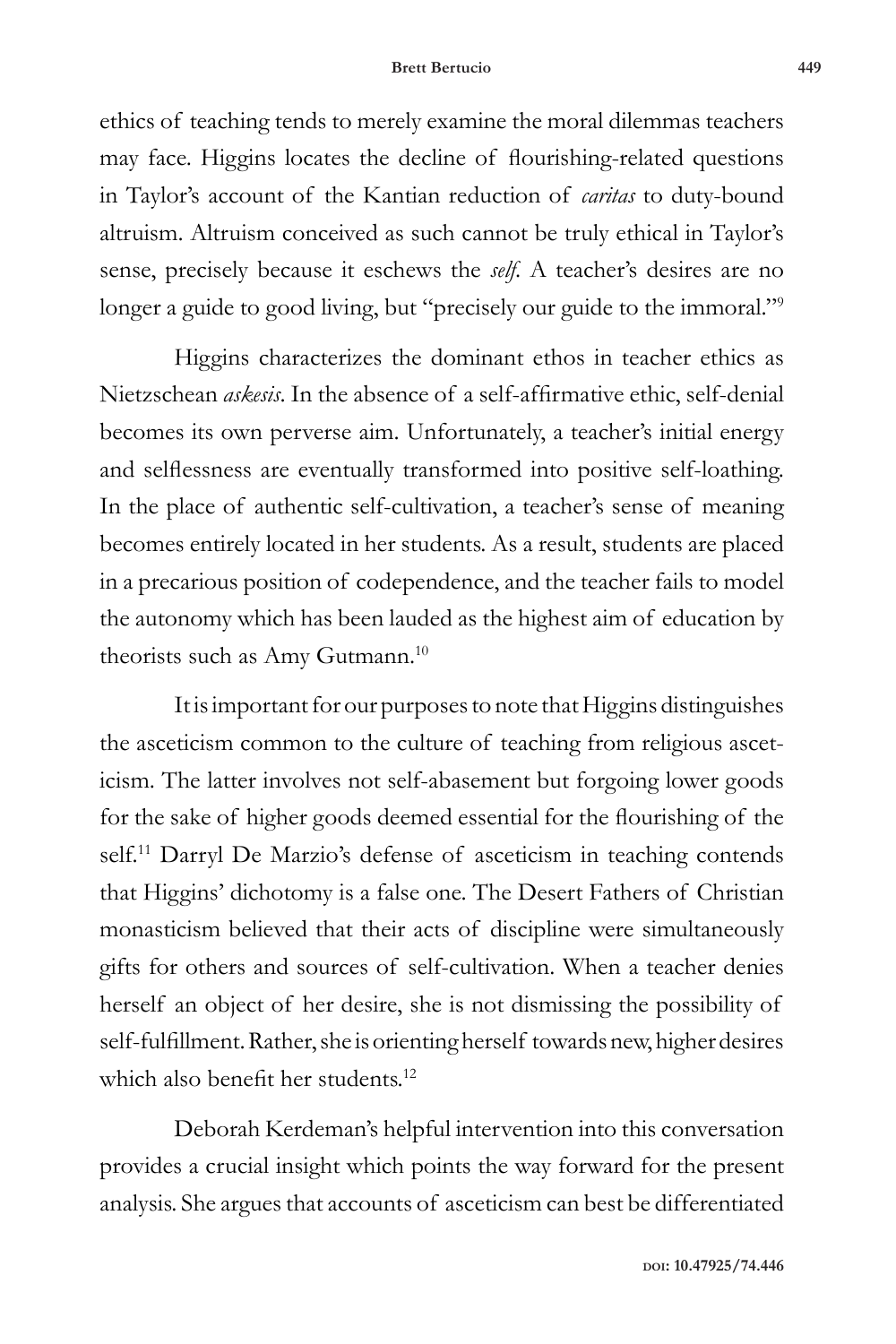by their implicit anthropologies. Higgins' self-other dichotomy or De Marzio's self-other unity make significant claims regarding the nature of the person and can be evaluated thereby. Further, theories of asceticism will invariably contain visions of the body, thus offering integrative or disintegrative anthropologies. Kerdeman faults De Marzio's vision for assuming a distinctively male image of the body, where the impossibility of childbearing creates the possibility for clearer differentiation between child and parent, and by analogy, student and teacher.<sup>13</sup>

While I do not wish to at present take up a gendered analysis of monastic asceticism, Kerdeman helpfully points to philosophical anthropology in evaluating visions of asceticism. In examining the possibility of monastic ascetic practices for university students, I look to the implicit anthropologies contained in historical and contemporary monastic literature. My contention is that unlike the subtly Cartesian or disintegrative views of "discipline" or "engagement" which currently prevail, monastic "discipline" aims at the formation of the student after the pattern of her own, integrated nature. Indeed, as Dom Charles Dumont notes, "the formation of a monk is, literally, 'education' (*e-ducere*) [Lat. "to bring forth"] in the etymological sense of the word. This is, it aims at bringing out something which is already within man."14 Guides for monastic formation in both the East and West provide models which respect the dignity and unity of the student's body and mind and assist her in peering beyond the distractions of contemporary life.

## THE ANTHROPOLOGY OF ASCETISM IN BUDDHIST MONASTICISM

It is important to note that Buddhism and Christianity contain wildly different theological anthropologies. The Buddhist doctrine of *anatta*—"no-self"—holds that not simply the body but personhood is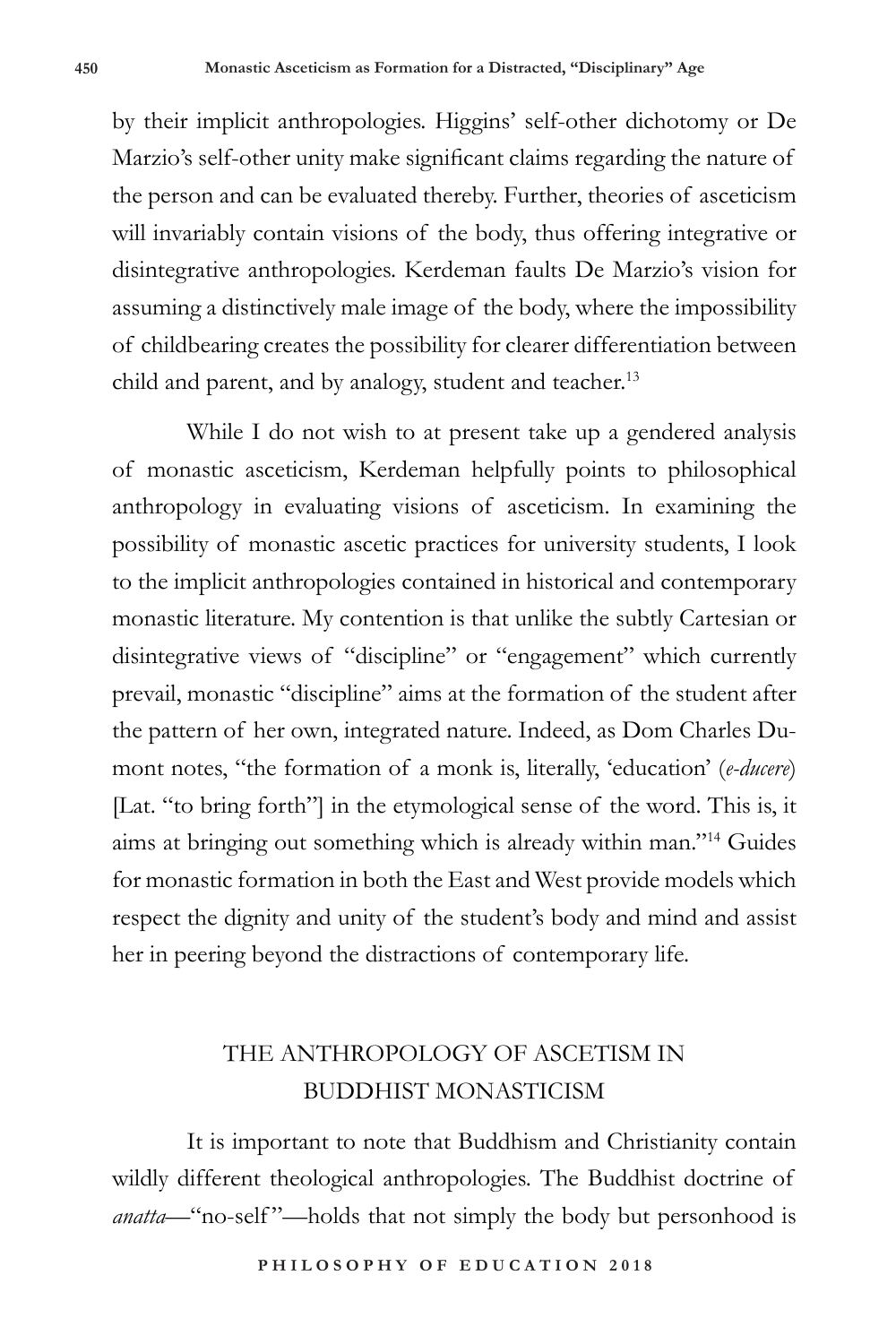### **Brett Bertucio 451**

ultimately illusory.15 In contrast, the Christian doctrine of the Resurrection involves an anthropology and soteriology that is intensely bodily. Both the soul and the (perfected) body remain in the Christian eschaton. However, because religious experience is carried out in bodily form, both traditions contain an anthropology-in-practice which integrates body and mind.

At first blush, Buddhist monastic formation, especially in the Theravada tradition, seems rather hostile to the body, viewing it as a hinderance to purer consciousness. The *Patimokkha*, a 5th century BCE manual of monastic discipline attributed to the Buddha, contains 227 rules for monks and 311 for nuns, most of which describe limitations of bodily comforts. In the way of example, monastics are forbidden to bathe more than twice a month, to light a fire except in serious need, or to take a second helping of food.16 Several traditional meditation practices involve dwelling on the repulsiveness of the body. The *Satipatthana* sutta of the Pali canon contains a meditation on the nine stages of the decomposition of a corpse.<sup>17</sup>

Yet some aspects of the monastic tradition contain affirmations of bodily joy. The *Digha Nikaya* sutta refers to advanced practitioners as "body-witnesses" whose outer appearance gives evidences to the sublimity of meditation. Steven Collins provides an explanation for this apparent ambiguity. A medieval Indian text "liken[s] the body to a wound received in battle, which is anointed and bandaged, so that it might heal." 18 For the Buddhist monk or nun, the body is a precious vehicle by which one pursues liberation. Further, the *Patimokkha* consistently refers to actions occurring simultaneously through body, speech, and mind. To advance on the path toward Enlightenment, the practitioner seeks to unify, or integrate, these three aspects of being. In transforming her body, she transforms her mind, and visa-versa.

The goodness of the body in Buddhist anthropology-in-practice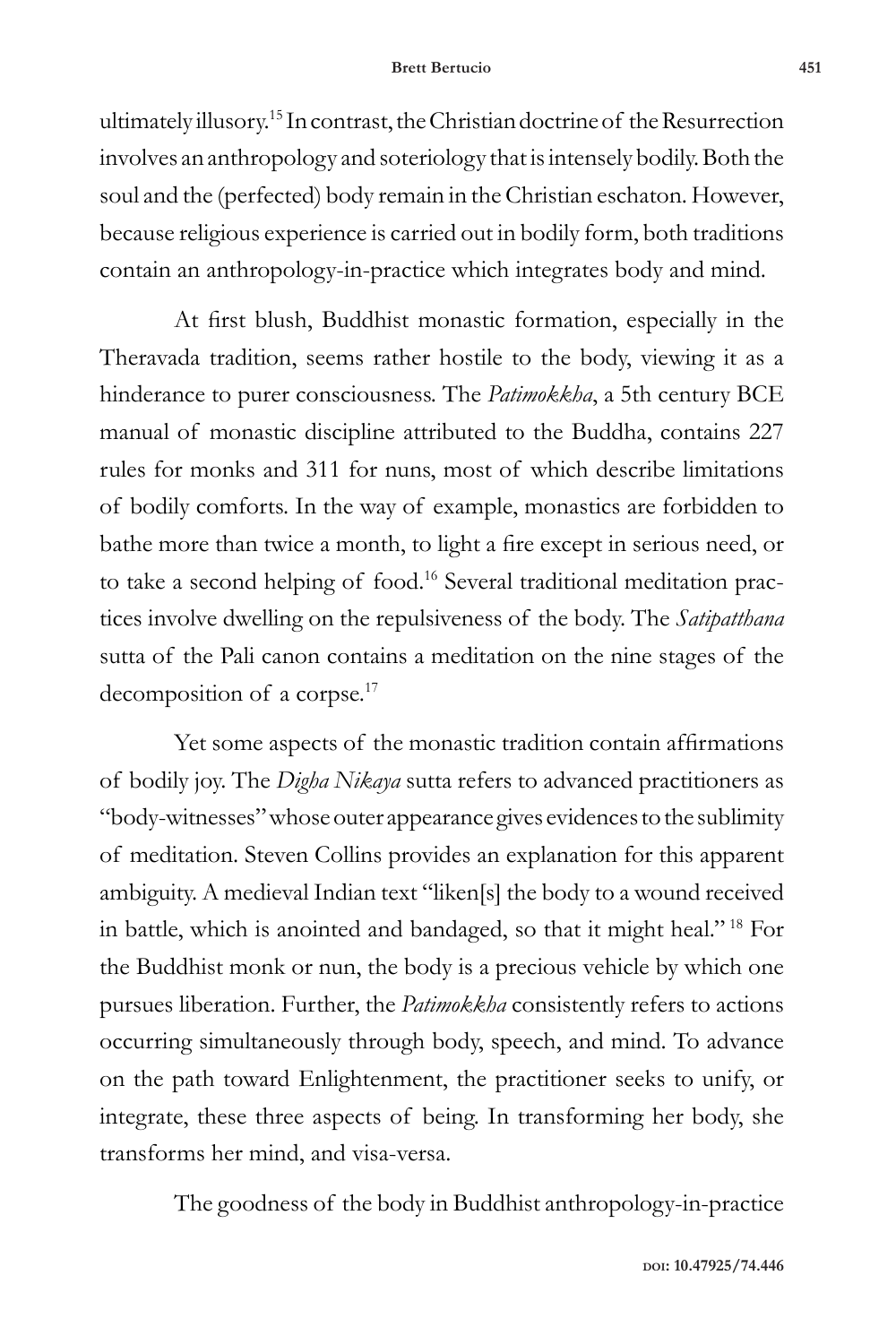is exemplified by Thich Nhat Hahn's contemporary guide for monastics.<sup>19</sup> Directions for meditation in the shower read, "look deeply at your body and see that you are a continuation of the stream of life." Upon waking and placing her feet on the floor, the monastic recalls, "Each step reveals the wonderous *Dharmakāya*"—the ground of being which is a material manifestation of the Buddha. Ascetic practices such as limiting food help the practitioner become more aware of the reality of the bodily self. When drinking tea, the monastic observes, "This cup in my two hands, mindfulness held perfectly. My mind and body dwell in the very here and now." The meditation bell brings with it the integrating thought "Body, speech, and mind held in perfect oneness."20

Gavin Flood's synthesis of Buddhist asceticism is helpful here. Speaking of the monastic tradition, he writes:

> The experience of this path is rooted in the body which, through effort and will, conforms to the shape of tradition not only in the bodily *habitus*, but also in the process of awareness…Rather than a mechanical method for eradicating impurity, asceticism becomes a moral endeavor that leads the ascetic self, after long struggle, to see things 'as they are' (*yathabhuta*).<sup>21</sup>

We should briefly note here both the similarities and differences between this account of asceticism and Foucault's. In both cases, practices serve to bring about a new "self," one which corresponds to relevant versions of moral ideals. However, while the Foucauldian self is fashioned according to whim in the groundless space following Nietzsche's death of God, the Buddhist vision involves authentic (at least linguistically) *e*-*ducere*. The student is formed according to her own preexisting nature, which is *given*, not self-determined.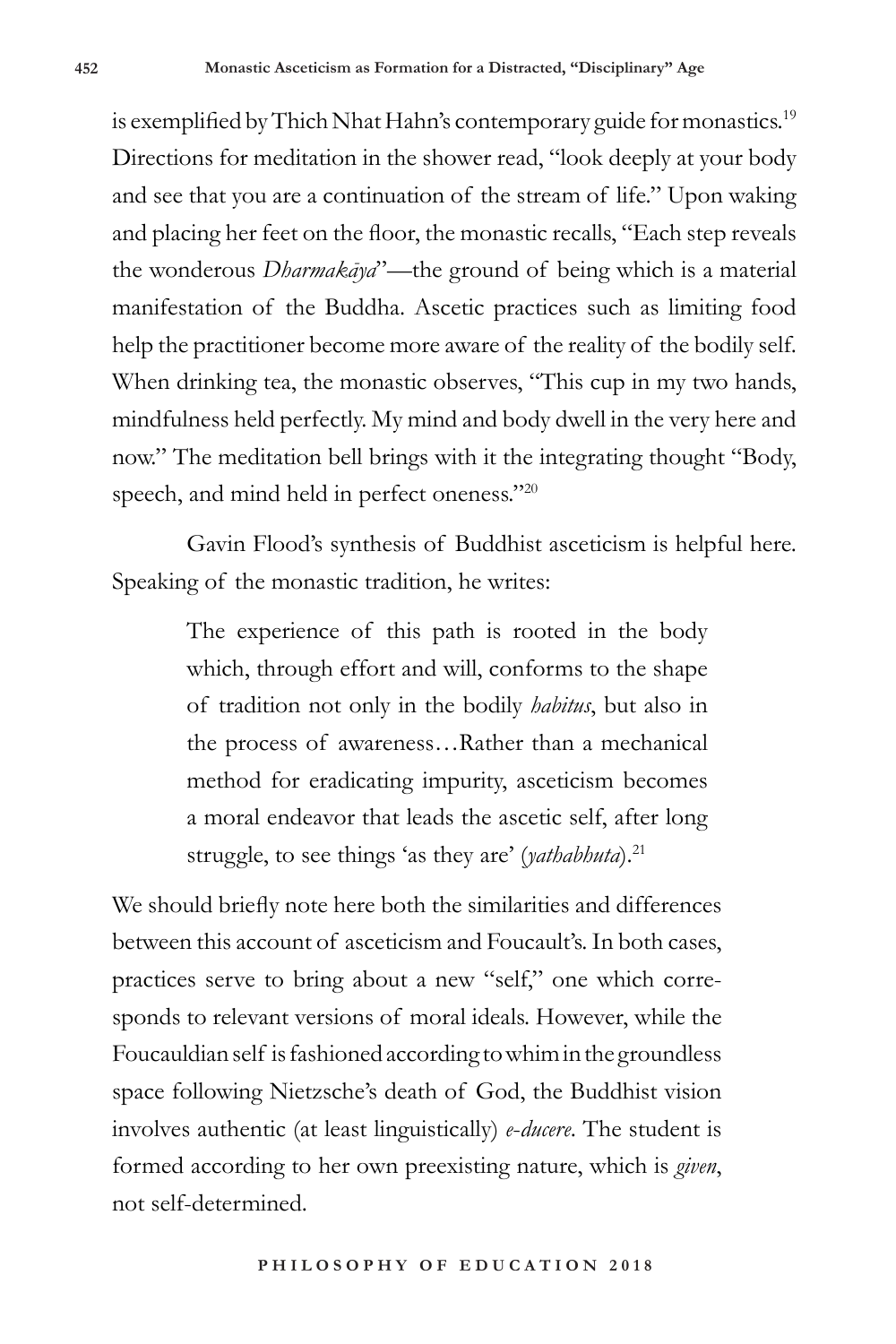Consistent with a non-Nietzschean sense of asceticism, the *Patimokkha* insists that the solitary monastic is incapable of self-formation. Tibetan commentator Thrangu Rinpoche observes that "the tradition of relying on one another, of practicing within a group, was developed by the Buddha."22 Bodily stability and commitment to a monastery offers the monk or nun encouragement and help in dealing with obstacles to spiritual progress. Perhaps more importantly, the monastic rule itself is an aid in formation. The vicissitudes of compulsion and attachment are too strong; the lone practitioner cannot hope to make progress by following her own plan. The *Patimokkha* serves to conform the body, and thus the mind, to the model of the Buddha. In this way, by bodily asceticism, the monastic overcomes all delusions and awakens to the true nature of reality.

## THE ANTHROPOLOGY OF ASCETISM IN BENEDICTINE MONASTICISM

The Western monastic tradition is strikingly similar to the Eastern tradition in its asceticism. Monks and nuns renounce regular family and working life, practice detachment from worldly esteem, live in solitude and seclusion, and follow a rule of life which is imbued with limits on bodily comforts.<sup>23</sup> As in the case of Buddhist monasticism, we may be tempted to view the *Rule of St. Benedict* as decidedly antagonistic toward the body. The *Rule* warns of "cravings of the flesh" and prescribes periods of fasting.24 But Benedict also seems preoccupied with providing for the physical needs of the monks. The Abbot is to ensure that the sick are given extra food and drink, that the table provisions be increased when work is hard or the weather is hot, that the table reader be given a snack before meals, and that each monk have well-fitting clothes.<sup>25</sup> As W. Don Peter explains, the purpose of these ascetic practices is not to deny the body, but to avoid distractions from intellectual and spiritual work.<sup>26</sup> In his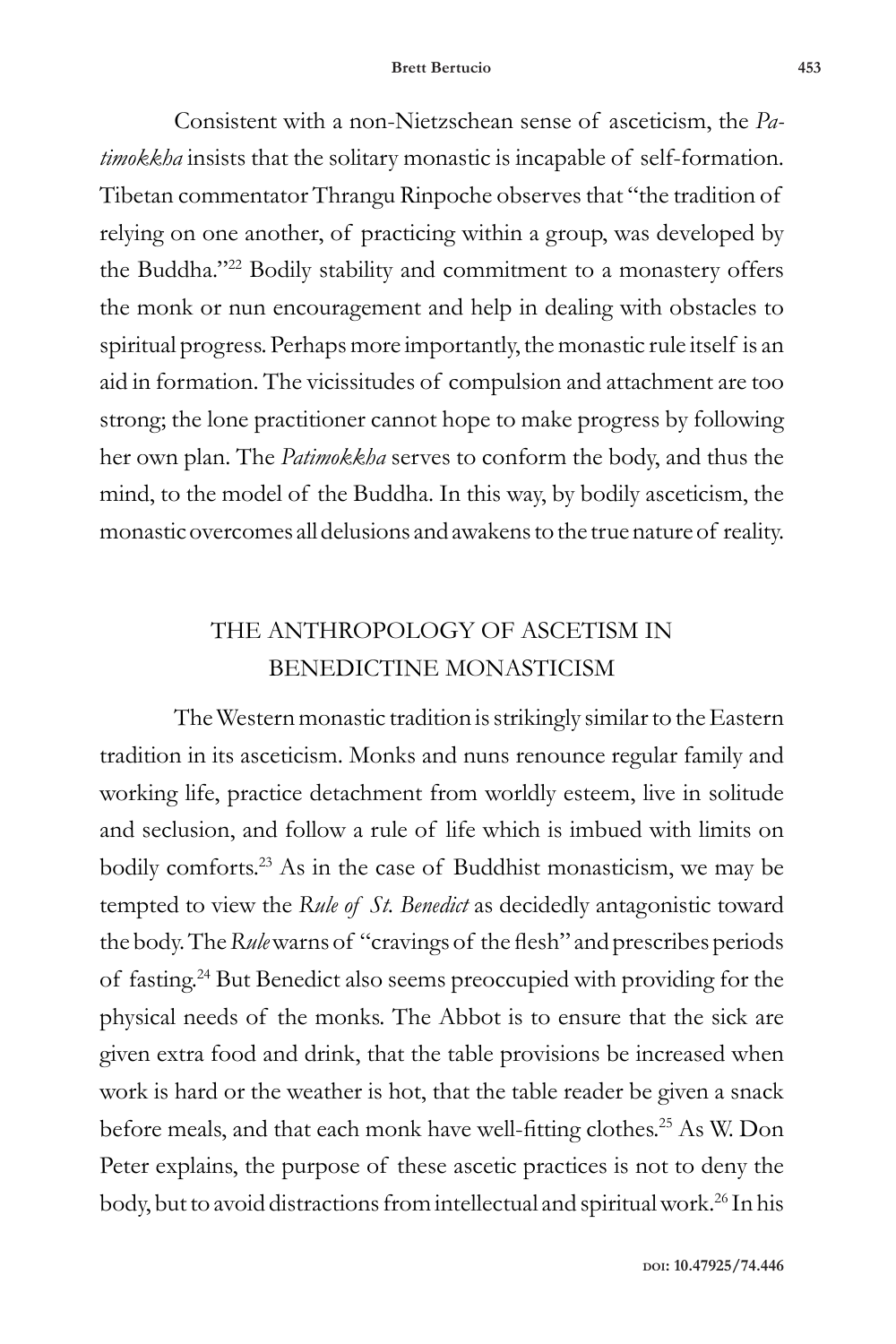commentary on the *Rule*, German Abbot George Holzherr makes clear that the rhythms of work, prayer, and study aim to effect a balance of mind and body. Indeed, when Benedict enjoins the monk to "get heart and body ready," he indicates the intention to provide "a whole programme in opposition to a chilly intellectualism and a fragmentation of the person." The *Rule* effects a transformation of "the whole psychosomatic man."<sup>27</sup>

Contrary to Higgins' anxieties about asceticism, in which the denial of desires leads to self-alienation, the Benedictine ascetic ideal involves the uncovering of true desires.<sup>28</sup> When the body, through the practice of monastic discipline, is integrated with the intentions of the mind, the monastic discovers those goods most correspondent to her nature as a human person. As Thomas Merton comments in his introduction to monastic living, "Our observances are an integral part of our monastic *life.* They must *live.* They must be part of a living organism. They must *help us to live*."29 For example, forgoing sexual activity does not serve to repudiate sexual desire. Rather, consecrated virginity places sex in the larger context of human relationality and reorders sexuality's root impulse—intimacy—towards a larger web of relationships.

Like the Buddhist tradition, Christian monasticism frames ascetic practice as a tool for awakening to a clearer vision of reality. Benedict's Prologue announces, "The hour has come to rise from sleep" (cf. Rom. 13:11). The monk aims to "expel from the field of vision of his heart the evil one…together with his suggestions." <sup>30</sup> As Abbot Holzherr explains, the monastic would read appeals to "purity of heart" in the context of the Beatitudes, which promise, "Blessed are the pure in heart, for they shall see God" (Matt. 5:8).<sup>31</sup>

As in the East, the Western tradition also insists that the help of a community and formal practice are essential to the ascetic project. Benedict counsels, "because our nature does not have enough strength for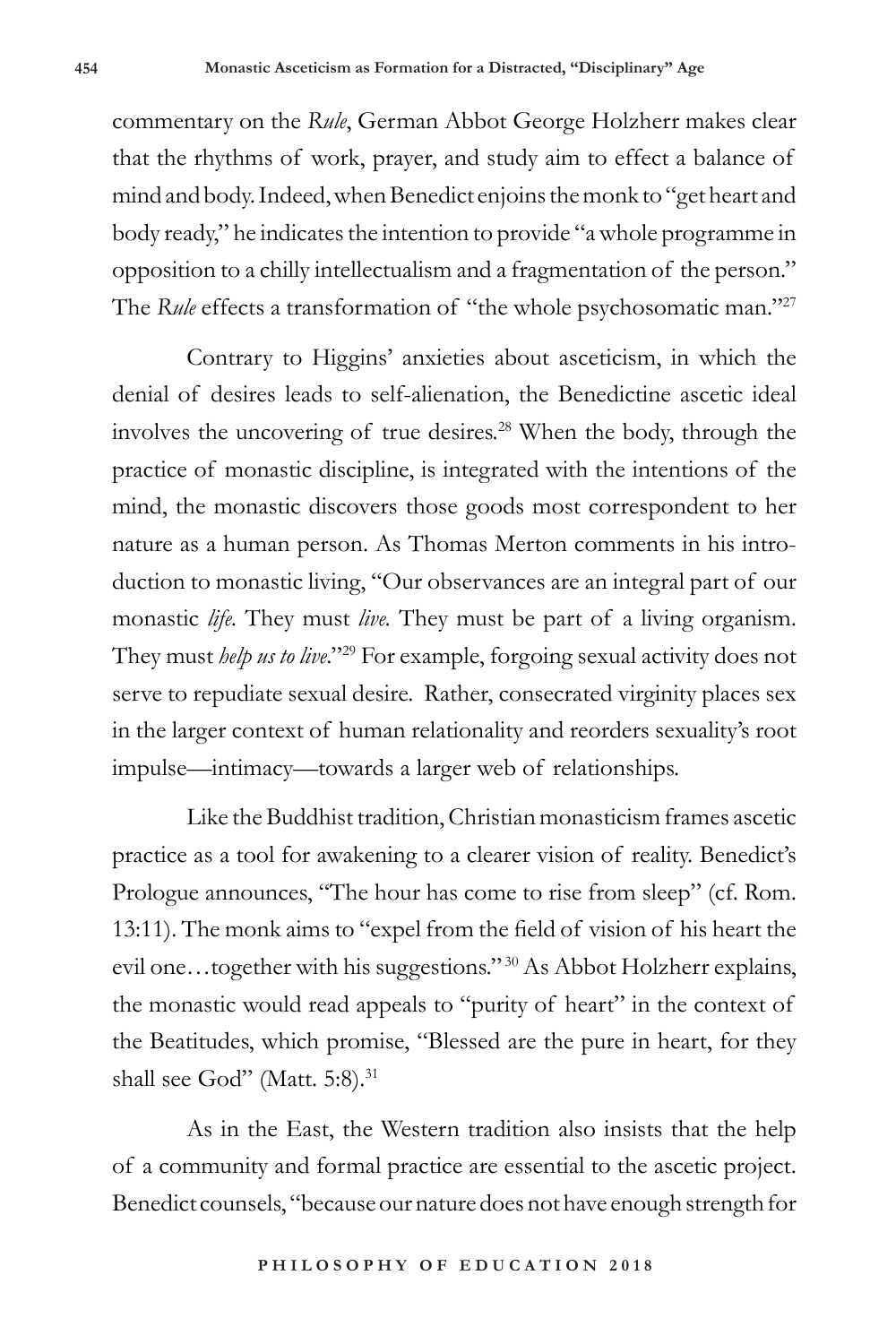this, let us ask the Lord to send us the help of his grace." A subsequent line of the Prologue reveals the key material grace in this endeavor— "We intend therefore to found a school for the Lord's service."<sup>32</sup> The monastic "school" provides a forum for mutual help, and the vow of stability ensures that one would not abandon the formation process for lack of excitement or due to discomfort with the *Rule* or one's brethren. Indeed, the patience required to live in community often provides the opportunity for the purification of desires.<sup>33</sup>

### MONASTIC ASCETICISM IN THE MODERN UNIVERSITY

How can these ancient traditions be of any help to contemporary university students? We should first note that the new technics of engagement fail to label distraction as a hinderance. They tell the student, "You are distracted, and that's ok, even good." In contrast, both Eastern and Western monasticism tell the student "Your distraction is *not* good, because it is not compatible with who you are."

The ethos behind much of the introduction of digital technology into the classroom calls for the satisfaction of immediate, sensory desires. Flitting from screen to screen to capture relevant data points for an online discussion post, being mesmerized by a catchy video clip in a professor's presentation, using a "clicker" to complete periodic quizzes during a lecture—all of these activities rely on neurological reward pathways to lead students to master information or skills. If the "engaged" classroom offers a formation, it is a formation after one's immediate impulses.

Monastic asceticism calls for the purification of desire by an integration of mind and body. To demonstrate how this is possible in the modern university setting, it will be helpful to examine two concrete examples. Calvin Mercer's *The Monastic Project*, housed at East Carolina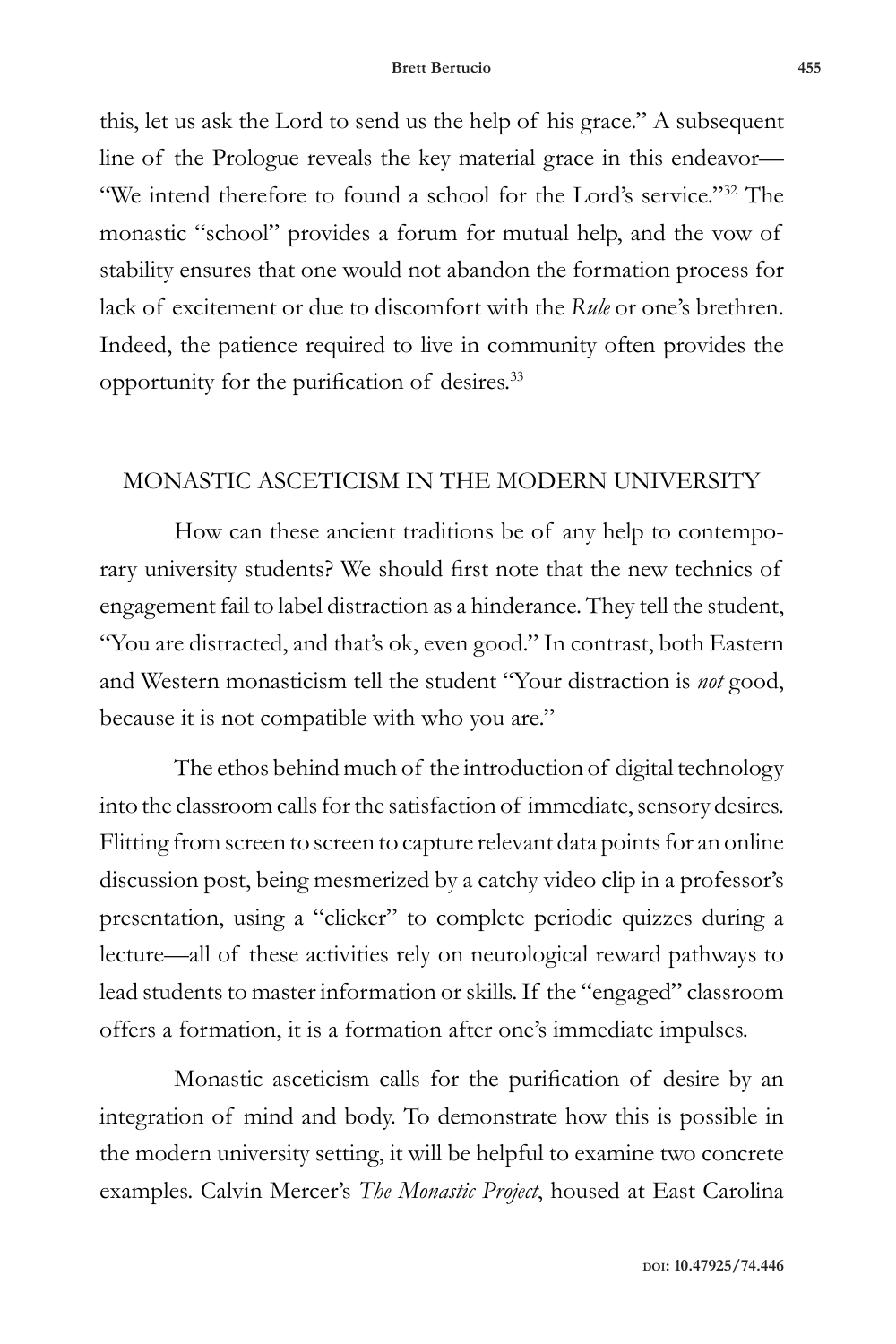University, invites students to partake in a rather rigorous 28-day ascetic program. Students abstain from meat, sugar, alcohol, and sexual activity. They limit their television, phone, and internet use. They practice daily "random acts of kindness" and spend time volunteering. They partake in  $65$  minutes of daily mindfulness meditation, $34$  and experience communal chant. As the process is understandably difficult, each student is assigned a "support partner" and meets weekly with their professor.

Mercer's rational for the project is informed by a sense of the distracting bodily immediacy that marks modern life. "I think the Project speaks to a deep yearning among many in our culture for substantive experience, religious or not, that goes deeper, offers more, and—yes requires more than the easy, quick, sensual froth offered up by much contemporary culture."35 His students report experiencing a clarity of mind, a greater interest in their studies, and an appreciation for their true nature as embodied persons. One student recalled, "The Project raised my awareness 200 percent...I actually paid attention to things around me when I walked." Another related, "I am noticing how cool my body is. I am noticing things I took for granted, like my muscle movements, aches and pains and trying to relieve them, my social interactions, my words, my tone of voice, my laziness, my addictions, my desires, my moods, everything." The classroom implications are just as striking: "My mind seems to have more energy; I seem to be able to study more without getting tired." "I find myself more interested in my courses and less interested in wasting time on parties and surfing the net." A final remark captures the academic promise of monastic asceticism perfectly—"I think now I'm beginning to see what it is professors get so excited about in books."<sup>36</sup>

Justin McDaniel, himself a former Theravadin monk and current practicing Catholic, introduces his students to similar practices in his course on monastic asceticism, entitled "Living Deliberately: Monks,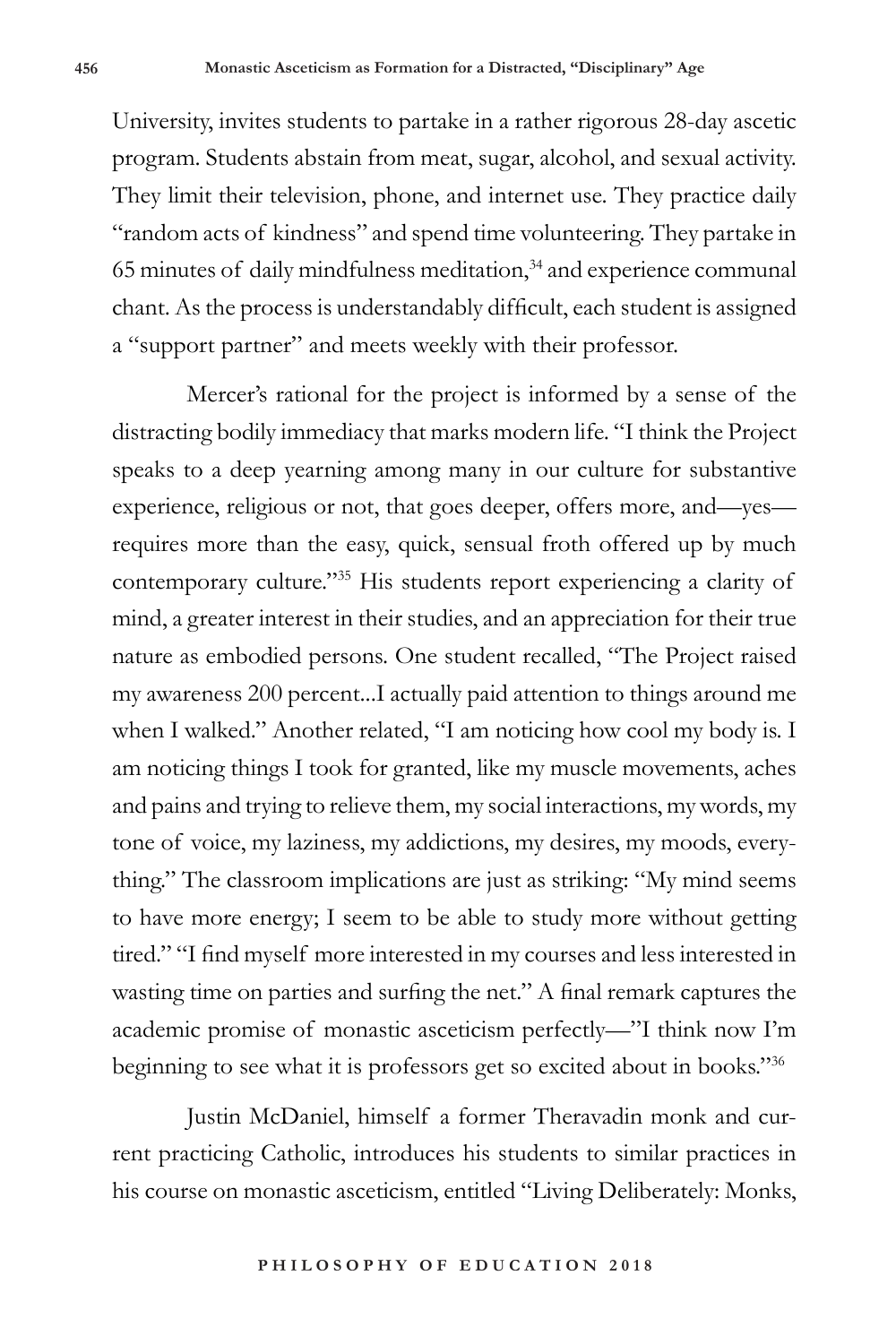Saints and the Contemplative Life." Over the course of the semester, students renounce coffee, digital technology, processed food, sexual activity, and even conversation. They adhere to a simple dress code and limit their spending to \$50 per week. McDaniel's aims seem similar to Mercer's. "It's not about individual restrictions," he argues. "It's about building hyperawareness of yourself and others."37 Like De Marzio, he sees ascetic practice as integral to teaching—"It is important to show that education is not just a series of accomplishments…Education is learning how to rethink, learning to question ourselves and learning how knowledge and service go together."38

Even for those whose courses preclude such an involved project, monastic custody of the senses may provide a helpful example. The late art history professor Joanna Ziegler helped students to practice contemplative "beholding." Her courses asked students to study a single painting for an entire semester, eschewing the temptation toward novelty and rapid stimulation in order to uncover a deeper understanding of the work. Educators in humanities fields have taken up "slow teaching"—reading a single book over a semester—with similar intentions.<sup>39</sup>

Through these concrete instantiations, we can see how monastic asceticism integrates the student's body and mind, rehabilitates desire, and leads to greater awareness. By forgoing accustomed physical comforts, the student is forced to confront her immediate desires. She is compelled to ask *why* she craves sugar, or social media, or sex. The only satisfying answers to these questions will necessarily take into account her deepest intellectual, emotional, and spiritual desires; her whole person. She will begin to see the body for what it is—not a conglomeration of sensory powers to be controlled or held in rapt "engagement," but the vehicle by which she attains her highest aims.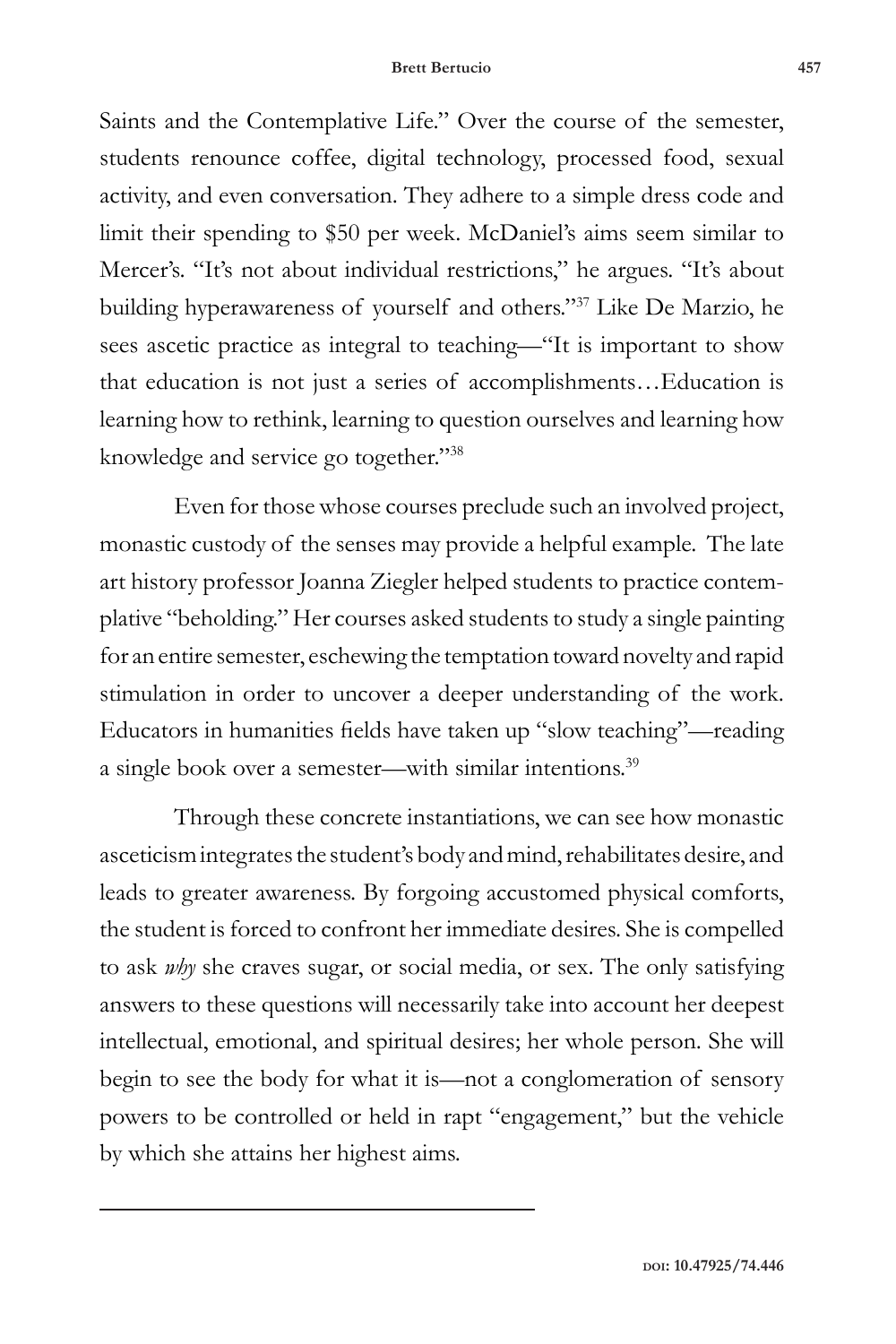1 Robert Sarah, *The Power of Silence: Against the Dictatorship of Noise* (San Francisco: Ignatius Press, 2017).

2 Neil Bradbury, "Attention Span During Lectures: 8 Seconds, 10 Minutes, or More?," *Advanced Physiology of Education* 40, no. 1 (2016): 509–513; Nicholas Carr, *The Shallows: What the Internet is Doing to Our Brains* (New York: W.W. Norton and Company, 2010).

3 David M. Ramey, "The Social Structure of Criminalized and Medicalized School Discipline," *Sociology of Education* 88, no. 3 (2015): 181-201; Kelly Welch and Allison Ann Payne, "Racial Threat and Punitive School Discipline," *Social Problems* 57, no. 1 (2010): 25-48.

4 For example, see James M. Lang, "Stop Blaming Students for Your Listless Classroom," *The Chronicle of Higher Education* (September 29, 2014) http://www.chronicle. com/article/Stop-Blaming-Students-for-Your/149067. For an example of "engagement literature," see Jian-Jie Dong, Wu-Yuin Hwang, Rustam Shadiev, & Ginn-Yein Chen, "Pausing the Classroom Lecture: The Use of Clickers to Facilitate Student Engagement," *Active Learning in Higher Education* 18, no. 2 (2017): 157-172, or Michael J. Tews, Kathy Jackson, Crystal Ramsay & John W. Michel, "Fun in the College Classroom: Examining Its Nature and Relationship with Student Engagement," *College Teaching* 63, no. 1 (2015): 16-26.

5 Alven M. Neiman, "Pragmatism, Thomism, and the Metaphysics of Desire: Two Rival Versions of Liberal Education," *Educational Theory* 47, no. 1 (1997): 91-117; Kevin Gary, "Leisure, Freedom, and Liberal Education," *Educational Theory* 56, no. 2 (2006): 121-136, "Neoliberal Education for Work Versus Liberal Education for Leisure," *Studies in Philosophy and Education* 36, no. 1 (2017): 83–94; Bruce Kimball, *Philosophers and Orators: A History of the Idea of Liberal Education (New York: Teachers* College Press, 1986).

6 Brett Bertucio, "Paideia as Metanoia: Transformative Insights from the Monastic Tradition," *Philosophy of Education 2015*, ed. Eduardo Duarte (Urbana, IL: Philosophy of Education Society, 2016): 509-517; Samuel D. Rocha, "Reading, Meaning, and Being," *Philosophy of Education 2010*, ed. Gert Biesta (Urbana, IL: Philosophy of Education Society, 2010): 250-252; Samuel D. Rocha, "Incarnated Reading: A Cerebralist, Cows, Cannibals and Back Again," *Philosophy of Education 2013,* ed. Cris Mayo (Urbana, IL: Philosophy of Education Society, 2013): 120-128; Angelo Caranfa, "Silence as the Foundation of Learning," *Educational Theory* 54, no. 2 (2004): 211 – 230; Ana Cristina Zimmerman and John W. Morgan, "A Time for Silence?: Its Possibilities for Dialogue and for Reflective Learning," *Studies in Philosophy and Education* 35, no. 1 (2016): 399-413.

7 Chris Higgins, "Teaching and the Good Life: A Critique of the Ascetic Ideal in Education," *Educational Theory* 53, no. 2 (2003:):131-153; Darryl De Marzio, "Teaching as Asceticism: Transforming the Self through the Practice," *Philosophy of Education 2007*, ed. Barbara Stengel (Urbana, IL: Philosophy of Education Society, 2007): 349-355; Darryl De Marzio, "The Teacher's Gift of Sacrifice as the Art of the Self," *Philosophy of Education 2009*, ed. Deborah Kerdeman (Urbana, IL: Philosophy of Education Society, 2009): 166-173.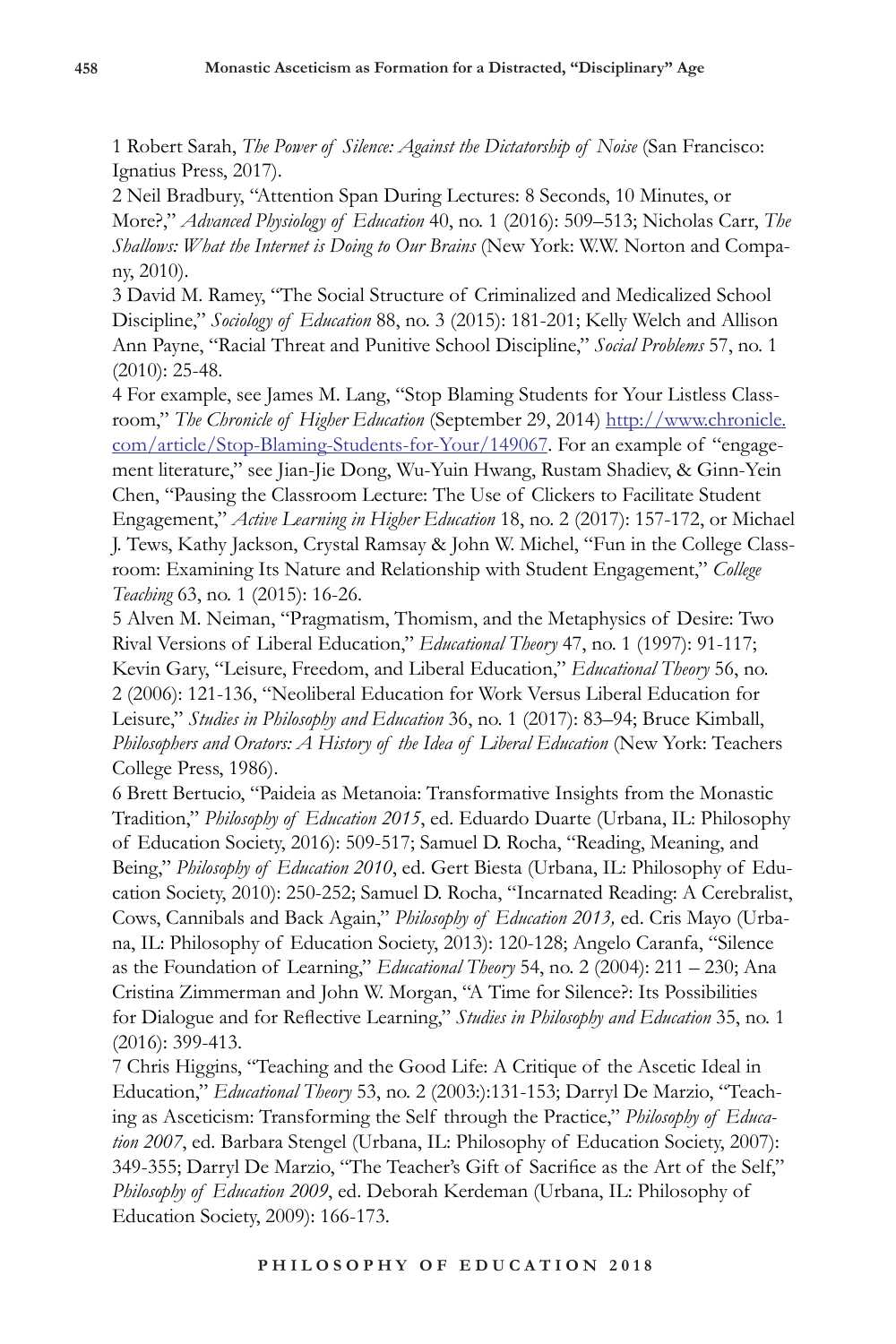8 Deborah Kerdeman, "Ascetic Practice and Teaching as Service: A Feminist View," *Philosophy of Education 2007* ed. Barbara Stengel (Urbana, IL: Philosophy of Education Society, 2007): 356-358.

9 Higgins, "Teaching and the Good Life," 131-142, quotation from 141.

10 Ibid., 142-153. See Amy Gutmann, *Democratic Education* (Princeton, NJ: Princeton University Press, 1987).

11 Higgins, "Teaching and the Good Life," 143.

12 De Marzio, "Teaching as Asceticism."

13 Kerdeman, "Ascetic Practice and Teaching as Service."

14 Charles Dumont, "Education of the Heart," *Monastic Education* 12, no. 1 (Michaelmas/August, 1976), 197.

15 Steven Collins, *Selfless Persons: Imagery and Thought in Theravada Buddhism* (Cambridge: Cambridge University Press, 1990), 82–84.

16 *Bhikkhu-pacittiya* (BhPac) 35, 53, 56, 57 in *The Patimokka*, ed. William Pruitt, trans. K. R. Norman (Oxford: Pali Text Society, 2001), 59, 209.

17 Steven Collins, "The Body in Theravada Buddhist Monasticism," in *Religion and the Body*, ed. Sarah Coakley (Cambridge: Cambridge University Press, 1997), 192-3. 18 Ibid., 196.

19 To be sure, Hahn's cosmology borrows from the Korean Huayan school's affirmation of all natural phenomenon as *dharmadhatu pratityasamutpada*—manifestations of the Buddha's wisdom. This lends a monist tone, closer to Hindu cosmology than Theravadin philosophy, to Hahn's monastic prescriptions. However, as my intention in this work is to make a case for an implicit anthropology born of practice, doctrinal disagreements should not necessarily be an obstacle. See Thich Nhat Hanh, *The Heart of the Buddha's Teaching* (New York: Three River Press, 1999).

20 Thich Nhat Hahn, *Stepping into Freedom: An Introduction to Buddhist Monastic Training* (Berkeley: Parallax Press, 1997), 4, 6, 12, 20, 59.

21 Gavin Flood, *The Ascetic Self: Subjectivity, Memory, and Tradition* (Cambridge: Cambridge University Press, 2004), 119-120.

22 Thrangu Rinpoche, *The Tibetan Vinaya: A Guide to Buddhist Conduct*, trans. Sonam Palden and Chojor Radha (Delhi, India: Sri Satguru Publications), 110.

23 W.L.A. Don Peter, *Buddhist and Benedictine Monastic Education* (Colombo, Sri Lanka: Evangel Press, 1990), 61-70.

24 *The Rule of Benedict*, trans. Monks of Glenstal Abbey (Dublin: Four Courts Press, 1994), §4.59, 7.23, 39, 40, 49. Subsequent references denoted *RB*.

25 *RB*, 38, 39, 40, 55.

26 Peter, *Buddhist and Benedictine Monastic Education*, 71-84.

27 *RB*, Prologue, 40; George Holzherr, *Commentary on the Rule of Benedict*, trans.

Monks of Glenstal Abbey (Dublin: Four Courts Press, 1994), 35.

28 Friedrich Nietzsche, *On the Genealogy of Morals* and *Ecce Homo*, trans. Walter Kauffman (New York: Vintage Books, 1987), 57-96.

29 Thomas Merton, *Monastic Observances*, ed. Patrick F. O'Connell (Collegeville, MN: Liturgical Press, 2010), 5 (emphasis in original).

30 *RB*, Prologue 8, 28.

31 Holzherr, *Commentary on the Rule of Benedict*, 1, 72.